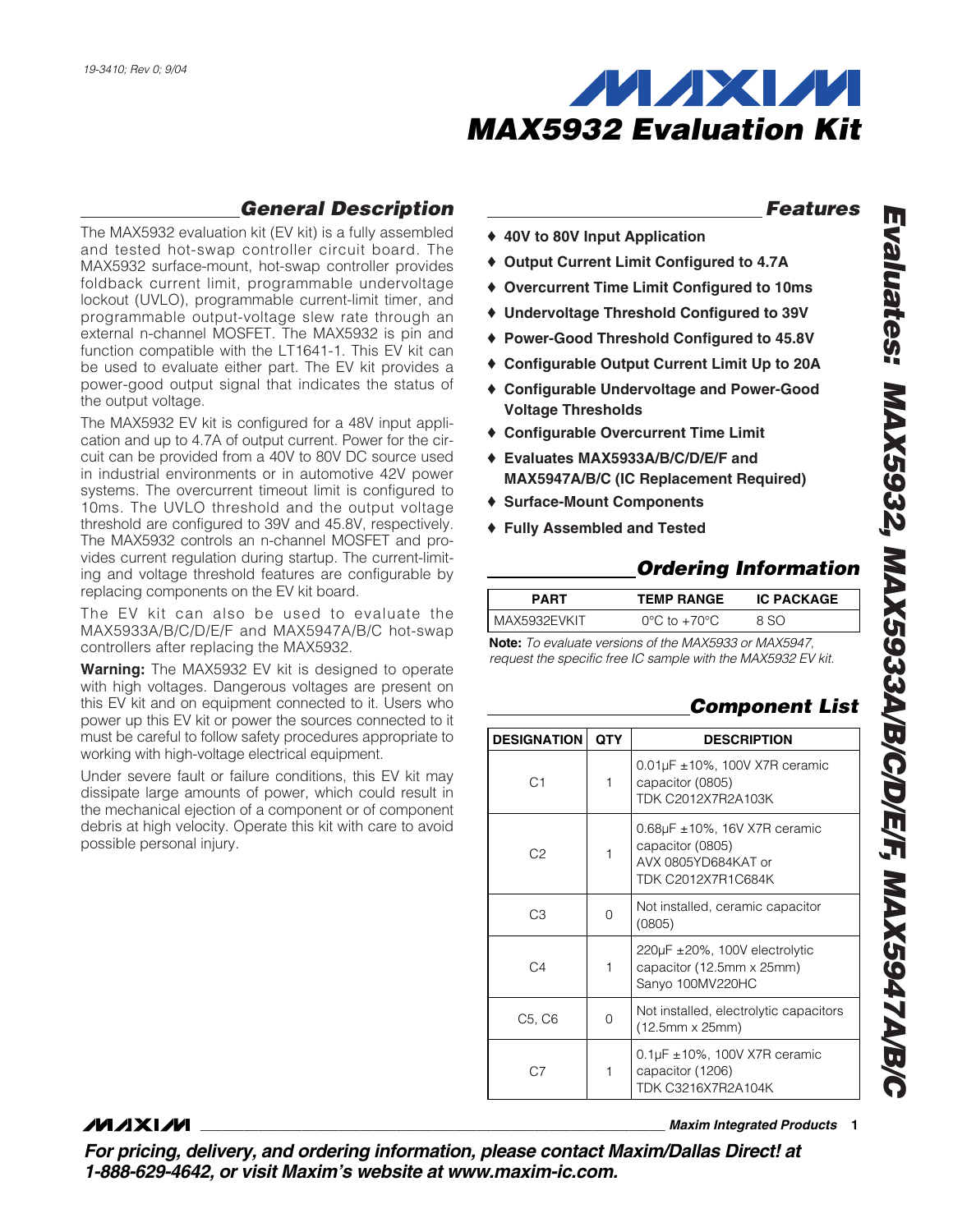| <b>DESIGNATION</b> | <b>QTY</b>   | <b>DESCRIPTION</b>                                                                         |  |
|--------------------|--------------|--------------------------------------------------------------------------------------------|--|
| C <sub>8</sub>     | $\mathbf 1$  | 0.1 $\mu$ F $\pm$ 10%, 50V X7R ceramic<br>capacitor (0603)<br><b>TDK C1608X7R1H104K</b>    |  |
| C9                 | 1            | 1000 $\mu$ F $\pm$ 20%, 100V electrolytic<br>capacitor (22mm x 30mm)<br>Sanyo 100PL1000DAA |  |
| C10                | 1            | $1\mu$ F ±20%, 100V X7R ceramic<br>capacitor (1210)<br>TDK C3225X7R2A105M                  |  |
| R1                 | 1            | $294k\Omega \pm 1\%$ resistor (0805)                                                       |  |
| R <sub>2</sub>     | 1            | 10.2k $\Omega$ ±1% resistor (0805)                                                         |  |
| R3                 | 1            | 143k $\Omega$ ±1% resistor (0805)                                                          |  |
| R4                 | 1            | $4.22k\Omega$ 1% resistor (0805)                                                           |  |
| R <sub>5</sub>     | 1            | $10\Omega \pm 5\%$ resistor (0603)                                                         |  |
| R <sub>6</sub>     | 1            | $10k\Omega \pm 1\%$ resistor (0603)                                                        |  |
| R7                 | $\mathbf{1}$ | $0.01\Omega \pm 1\%$ , 0.5W sense resistor<br>(1206)<br>IRC LRF-1206-01-R010-F             |  |

## *Component List (continued)*

| <b>DESIGNATION</b>                                | <b>QTY</b> | <b>DESCRIPTION</b>                                                           |  |
|---------------------------------------------------|------------|------------------------------------------------------------------------------|--|
| R8                                                | 1          | $47k\Omega \pm 5\%$ resistor (0805)                                          |  |
| D1                                                | 1          | 54V TVS diode (SMB)<br>Diodes Inc. SMBJ54A                                   |  |
| D <sub>2</sub>                                    | 1          | 2A, 100V Schottky diode (SMB)<br>Diodes Inc. B2100                           |  |
| D3                                                | 1          | 18V, 350mW Zener diode (SOT23)<br>Central Semiconductor CMPZ5248B            |  |
| N1                                                | 1          | 100V, 17A, n-MOSFET (D <sup>2</sup> PAK)<br>International Rectifier IRF530NS |  |
| U1                                                | 1          | MAX5932ESA (8-pin SO)                                                        |  |
| $+48$ VIN,<br>+48VOUT,<br>VIN, +VOUT,<br>GND, GND | 6          | Noninsulated banana jack<br>connectors                                       |  |
| TP <sub>1</sub>                                   | 1          | PC test point, red                                                           |  |
| SW <sub>1</sub>                                   | 1          | Momentary contact switch                                                     |  |
| None                                              |            | MAX5932 PC board                                                             |  |

## *Component Suppliers*

| <b>SUPPLIER</b>               | <b>PHONE</b> | <b>FAX</b>   | <b>WEBSITE</b>        |
|-------------------------------|--------------|--------------|-----------------------|
| <b>AVX</b>                    | 843-946-0238 | 843-626-3123 | www.avxcorp.com       |
| Central Semiconductor         | 631-435-1110 | 631-435-1824 | www.centralsemi.com   |
| Diodes Inc.                   | 805-446-4800 | 805-446-4850 | www.diodes.com        |
| International Rectifier       | 310-322-3331 | 310-726-8721 | www.irf.com           |
| <b>IRC</b>                    | 361-992-7900 | 361-992-3377 | www.irctt.com         |
| Sanyo Electronic Device Corp. | 619-661-6835 | 619-661-1055 | www.sanyodevice.com   |
| <b>TDK</b>                    | 847-803-6100 | 847-390-4405 | www.component.tdk.com |

**Note:** *Indicate that you are using the MAX5932 when contacting these component suppliers.*

*Quick Start*

#### **Required Equipment**

- 36VDC to 80VDC power supply capable of providing 6A
- 5V, 100mA DC power supply
- Voltmeter

The MAX5932 EV kit is fully assembled and tested. Follow these steps to verify board operation. **Do not turn on the power supply until all connections are completed.**

#### **Note: During EV kit operation, the VIN pad and EV kit ground can be at an 80V difference. The user must exercise caution.**

- 1) Utilizing very short 10A-rated banana leads (< 6in long) connect a 48VDC power supply between the +48VIN and GND banana jacks.
- 2) Connect the positive terminal of a 5VDC power supply to the V\_PULL pad. Connect the negative terminal of this 5VDC power supply to the GND pad.

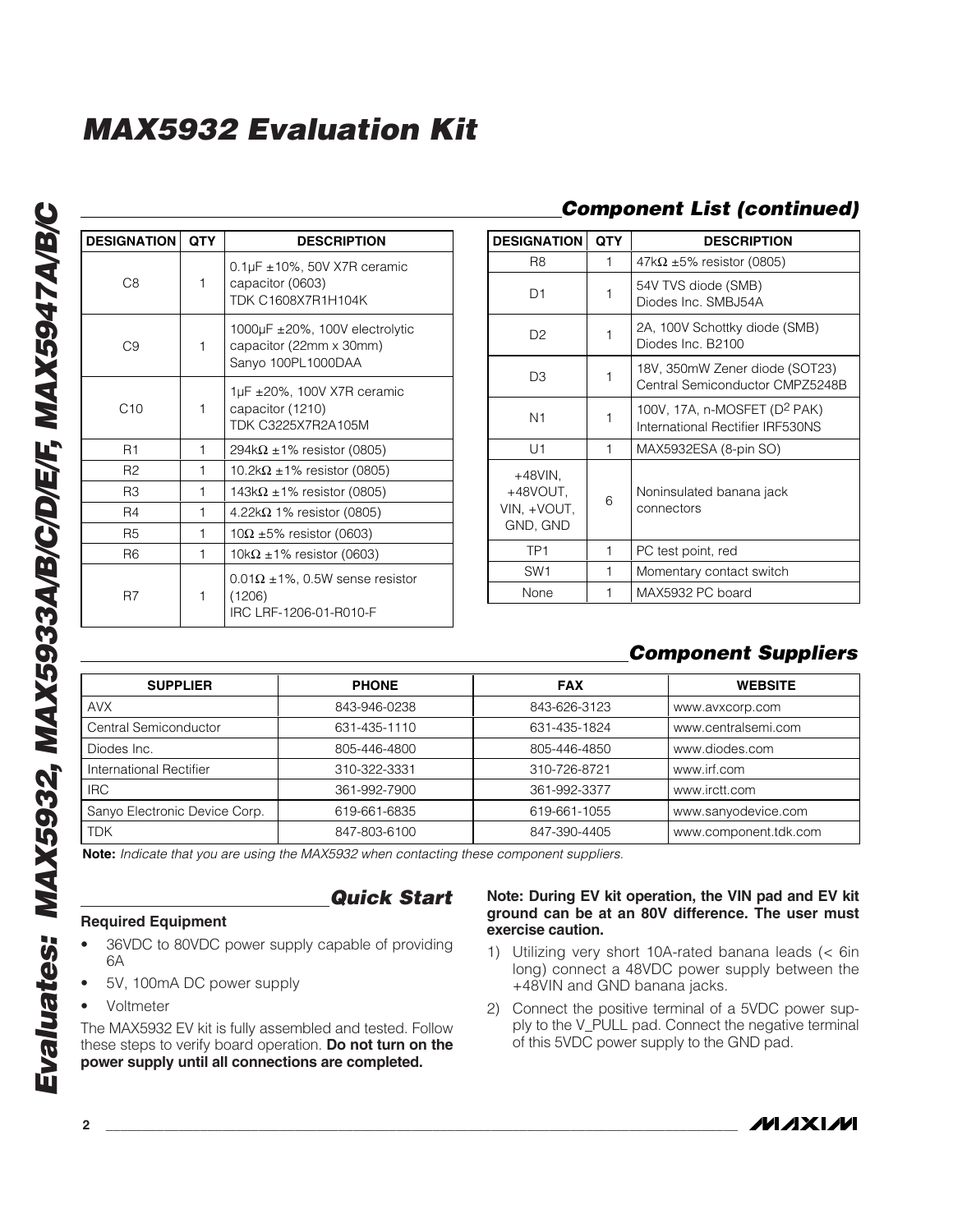- 3) Connect a voltmeter across the +VOUT and GND pads.
- 4) Connect a voltmeter across the PWRGD and GND pads.
- 5) Turn on the 48V and 5V power supplies.
- 6) Using a very short 10A-rated banana lead (<6in long), connect the +48 VOUT banana jack to the VIN banana jack. This emulates hot-plug insertion into a live backplane.
- 7) Verify that the voltage at +VOUT is 48V.
- 8) Verify that the voltage at PWRGD is 5V.
- 9) Pressing pushbutton SW1 resets the voltage at +VOUT output and the PWRGD signal.
- 10) Test point TP1 is provided to observe the MOSFET gate (N1) voltage with an oscilloscope, using a 100MΩ impedance probe. The MAX5932 GATE drive pin sources 10µA (typ) to MOSFET N1 gate. A  $10MΩ$  impedance probe may be used; this probe causes slightly slower GATE turn on.

**Note: The banana leads connecting the power supply and the load to the EV kit must be very short (< 6in long) and rated for at least 10A of current.**

### *Detailed Description*

The MAX5932 EV kit is a hot-swap controller circuit board configured for a 40V to 80V input supply. The EV kit uses the MAX5932 hot-swap controller IC that integrates undervoltage lockout, overcurrent limit, overcurrent timeout, output voltage sensing, and MOSFET gate voltage control.

During startup, the MAX5932 controls n-channel MOSFET N1 and provides voltage and current slew-rate regulation once the UVLO threshold of 39V is exceeded by the input power supply. When stable voltage and current conditions are reached, the MAX5932 continues to monitor for fault conditions on the output current, output voltage, and input voltage. The PWRGD output signal is pulled high to V\_PULL once the output voltage exceeds the 45.8V threshold.

Bulk input capacitors C9 and C10 are included in the circuit, between the +48VIN and +48VOUT banana jack connectors. TVS diode D1 provides transient overvoltage suppression during power-up, load dump, or short-circuit conditions. Diode D2 on the EV kit is used to prevent an inductive kickback resulting from long-lead connections in a lab environment. C9, C10, D1, and D2 may not be needed in a real application circuit.

The UVLO, overcurrent limit, overcurrent timeout, and output voltage thresholds can be reconfigured by replacing components on the EV kit board. The EV kit PC

board is designed to handle up to 20A of output current.

The EV kit can also be used to evaluate the MAX5933A/B/C/D/E/F and MAX5947A/B/C hot-swap controllers after replacing the MAX5932 IC (U1).

#### *Input Power-Supply Connections*

The MAX5932 EV kit circuit typically operates from an input source, with a voltage range of 40V to 80V, connected to the VIN banana jack. However, for proper lab evaluation, the MAX5932 EV kit circuit contains a 1000µF capacitor C9 and a 1µF capacitor C10 on the EV kit board input that can be used to simulate the bulk capacitance present on the live backplane of a power system. To duplicate a more accurate hot-insertion event during circuit evaluation, first connect the positive terminal of the power supply to the +48VIN banana jack and the negative terminal of the power supply to the GND banana jack on the EV kit. After the bulk capacitors have been charged, use a short banana-to-banana lead to connect the +48VOUT banana jack to the VIN banana jack. TVS diode D1 is used to protect the hot-swap controller from an overvoltage transient at the input.

**Note: During EV kit operation, the VIN pad and EV kit ground can be at an 80V difference. The user must exercise caution.**

#### *Undervoltage Lockout*

The MAX5932 hot-swap controller can operate from an input voltage of 9V to 80V. However, the MAX5932 EV kit circuit UVLO is configured to 39V by resistors R1 and R2. During EV kit power-up, the MAX5932 keeps MOSFET N1 in the off state until the configured UVLO threshold of 39V (typ) is exceeded. The UVLO threshold can be adjusted between 9V and 80V by replacing resistors R1 and R2. Use the following equation to select new resistor values:

$$
R1 = \left(\frac{V_{UVLO}}{V_{ON}} - 1\right) \times R2
$$

where  $V_{ON} = 1.313V$  (typ),  $V_{UVLO}$  is the new UVLO threshold, and R2 is typically 10.2k $Ω$ ,  $±1%$  tolerance. Refer to the MAX5932 IC data sheet for additional UVLO information.

#### *PWRGD Output Voltage*

The MAX5932 hot-swap controller provides a powergood (PWRGD) output that is pulled up to an external input voltage level when the output voltage threshold is exceeded. The MAX5932 EV kit output voltage threshold is configured to 45.8V with resistors R3 and R4. When the output voltage exceeds 45.8V, the EV kit's PWRGD output voltage is pulled up to V\_PULL. When the output voltage falls below 43V (lower threshold is due to hys-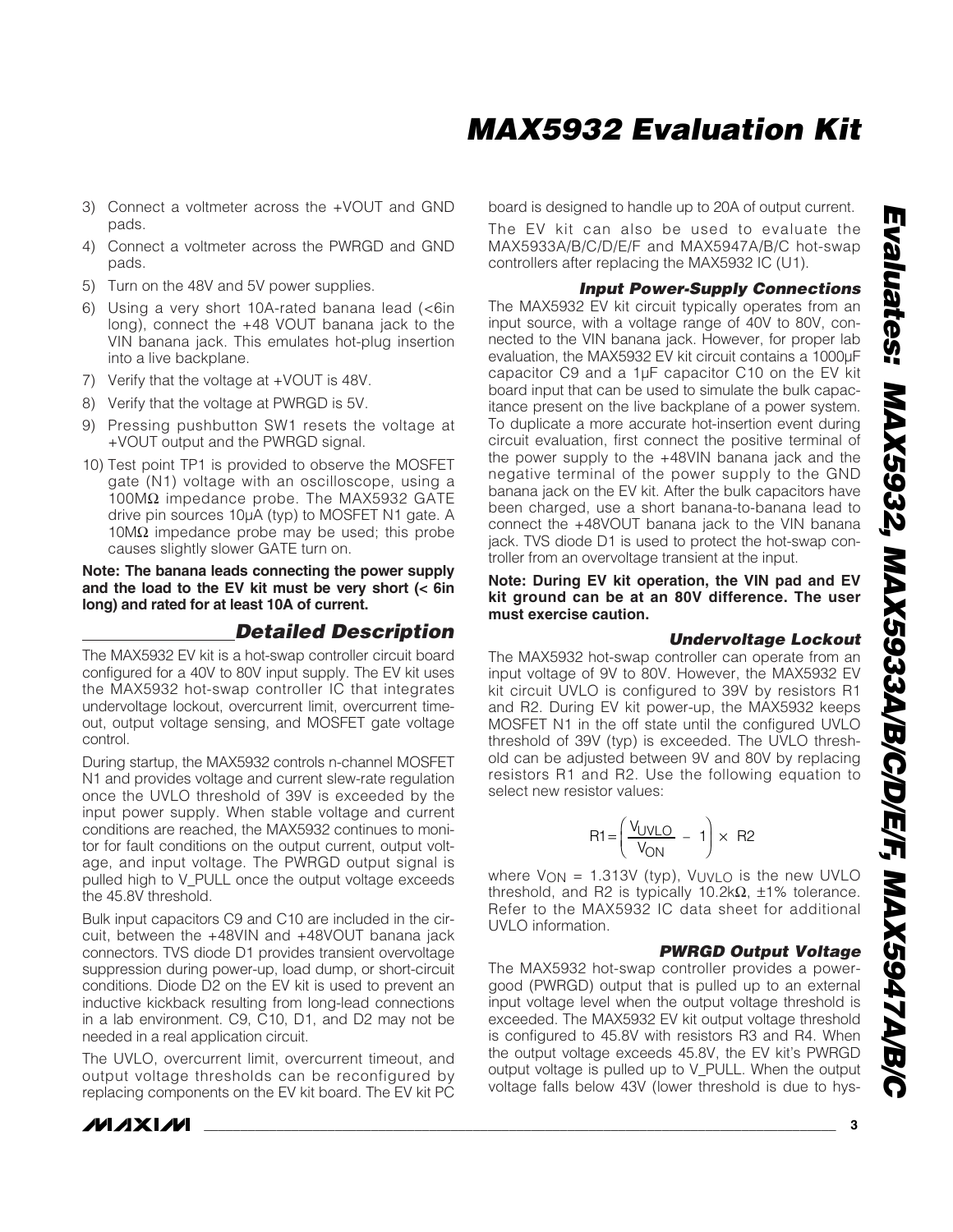ground. This PWRGD output signal can be used as a power-good signal to indicate the voltage at the output has reached an acceptable voltage level. A voltage source of up to 80V must be connected across V\_PULL and GND to observe the output signal at PWRGD.

The output voltage threshold can be adjusted between 9V and 80V by replacing resistors R3 and R4. Use the following equation to select new resistor values:

$$
R3 = \left(\frac{V_{OUT}}{V_{FB}} - 1\right) \times R4
$$

where  $V_{FB}$  = 1.313V (typical rising threshold) or 1.233V (typical falling threshold),  $V_{\text{OUT}}$  is the new output voltage threshold, and R4 is typically 4.22k $\Omega$  ±1% tolerance. Refer to the MAX5932 data sheet in the *PWRGD Detection* section.

#### *Output Current Limit*

During an overcurrent or short-circuit condition, the MAX5932 hot-swap controller employs foldback current limit and short-circuit protection circuitry. This ensures robust operation and prevents damage to the circuit load. Refer to the *Short-Circuit Protection* section in the MAX5932 data sheet for further details.

The MAX5932 EV kit current-sense resistor R7 is used to set the overcurrent limit threshold to 4.7A (typ). If the load current exceeds the 4.7A threshold for longer than the overcurrent timeout, MOSFET N1 is turned off and the MAX5932 latches off. The output current limit can be adjusted up to 20A by replacing sense resistor R7. Use the following equation to select a new currentsense resistor value:

$$
RT = \frac{V_{SENSE}}{I_{LIMIT}}
$$

where  $V_{\text{SENSE}} = 0.047V$  (typ) and  $I_{\text{LIMIT}}$  is the new current limit. **Note**: Verify that the sense resistor and MOSFET N1 power dissipation and current rating is higher than the new power dissipation levels.

#### *Overcurrent Timer*

**EVALUAT CONSECT TO CONSECT THE CONSECT TO CONSECT TO the EVALUAT SOURCE TO UNIT SOURCE TO UNIT SOURCE TO UNIT SOURCE TO UNIT SOURCE TO UNIT SOURCE TO UNIT ON THE OUTD TO BOY MAYEGO. The output voltage threshold can be adj** The maximum overcurrent timeout limit is set to 10ms (typ) by capacitor C2. If an overcurrent or short-circuit fault condition is detected for longer than 10ms, the nchannel MOSFET is turned off and the fault is latched. After the fault condition has been cleared, cycle the input supply or press switch SW1 to clear the latched fault and return to normal operation. The overcurrent time limit can be adjusted by replacing capacitor C2 or may be increased by adding a capacitor at C3 pads. Use the following equation to select new capacitance values:

$$
[C2 + C3](\mu F) = \frac{T_{LIMIT}(ms) \times 0.08mA}{1.233V}
$$

where TLIMIT is the new overcurrent time.

#### *Fault Reset*

The MAX5932 EV kit features a pushbutton switch SW1 to allow momentary toggling of the MAX5932 ON pin. The switch disables the EV kit output or unlatches overcurrent faults. An external controller can be connected to test point TP3 to control the ON pin of the MAX5932 EV kit. Refer to the MAX5932 data sheet for additional functions of the ON pin.

#### *MOSFET Gate Voltage*

The MAX5932 hot-swap controller provides a high-side gate drive for the external n-channel MOSFET N1. An internal charge pump guarantees at least 10V of gate drive for supply voltages higher than 20V and 4.5V gate drive for supply voltages between 10.8V and 20V.

During an overcurrent condition, the voltage at the MAX5932 GATE pin is adjusted to maintain a constant voltage across the current-sense resistor R7. If the fault condition exceeds the TLIMIT timeout setting, the gate voltage goes low to turn off the MOSFET.

The MAX5932 EV kit provides test point TP1 to observe the gate-drive voltage with a high-impedance oscilloscope probe. The gate turn-on time can be adjusted by replacing capacitor C1 on the EV kit board. Refer to the *Power-Up Sequence* section in the MAX5932 data sheet for selecting different component values.

#### *Evaluating MAX5933 and MAX5947 Hot-Swap Designs*

The MAX5932 EV kit can also evaluate the MAX5933A/B/C/D/E/F or the MAX5947A/B/C hot-swap controller. Refer to the MAX5933/MAX5947 data sheet for functional information on other versions of this product family. Verify that the EV kit circuit components function properly when evaluating the MAX5933 or MAX5947 hot-swap controllers. The MAX5932 must be removed and replaced with the desired IC.

#### *Thermal Shutdown*

If the MAX5932 die temperature reaches +150°C, an over-temperature fault is generated and MOSFET N1 is turned off. The MAX5932 EV kit board layout facilitates temperature sensing by placing the MOSFET next to the MAX5932 and extending copper from the N1 drain to beneath the MAX5932 IC. See Figure 2 in the EV kit data sheet and Figure 14 on the MAX5932 IC data sheet for recommended layout.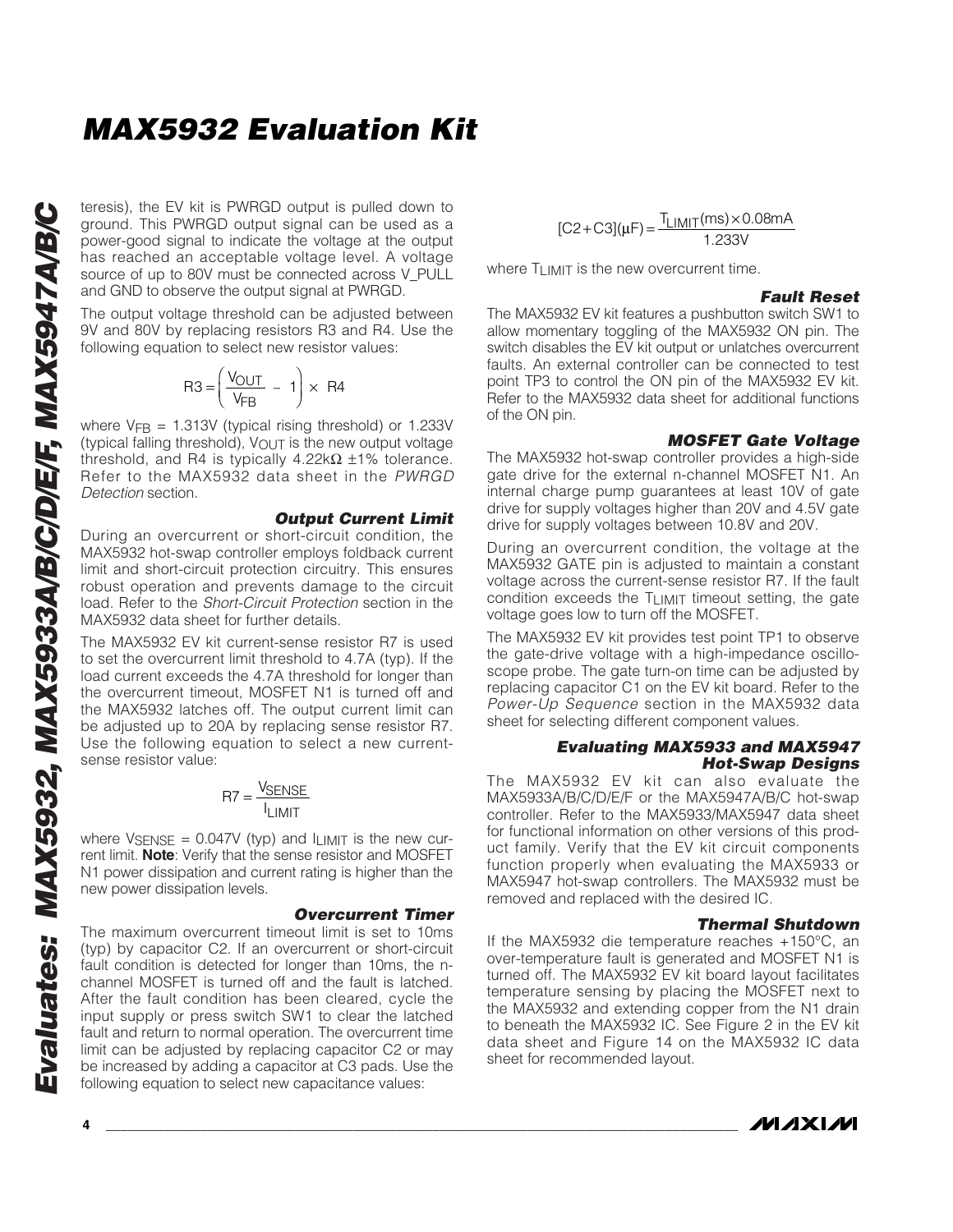

*Figure 1. MAX5932 EV Kit Schematic*

*Evaluates: MAX5932, MAX5933A/B/C/D/E/F, MAX5947A/B/C*